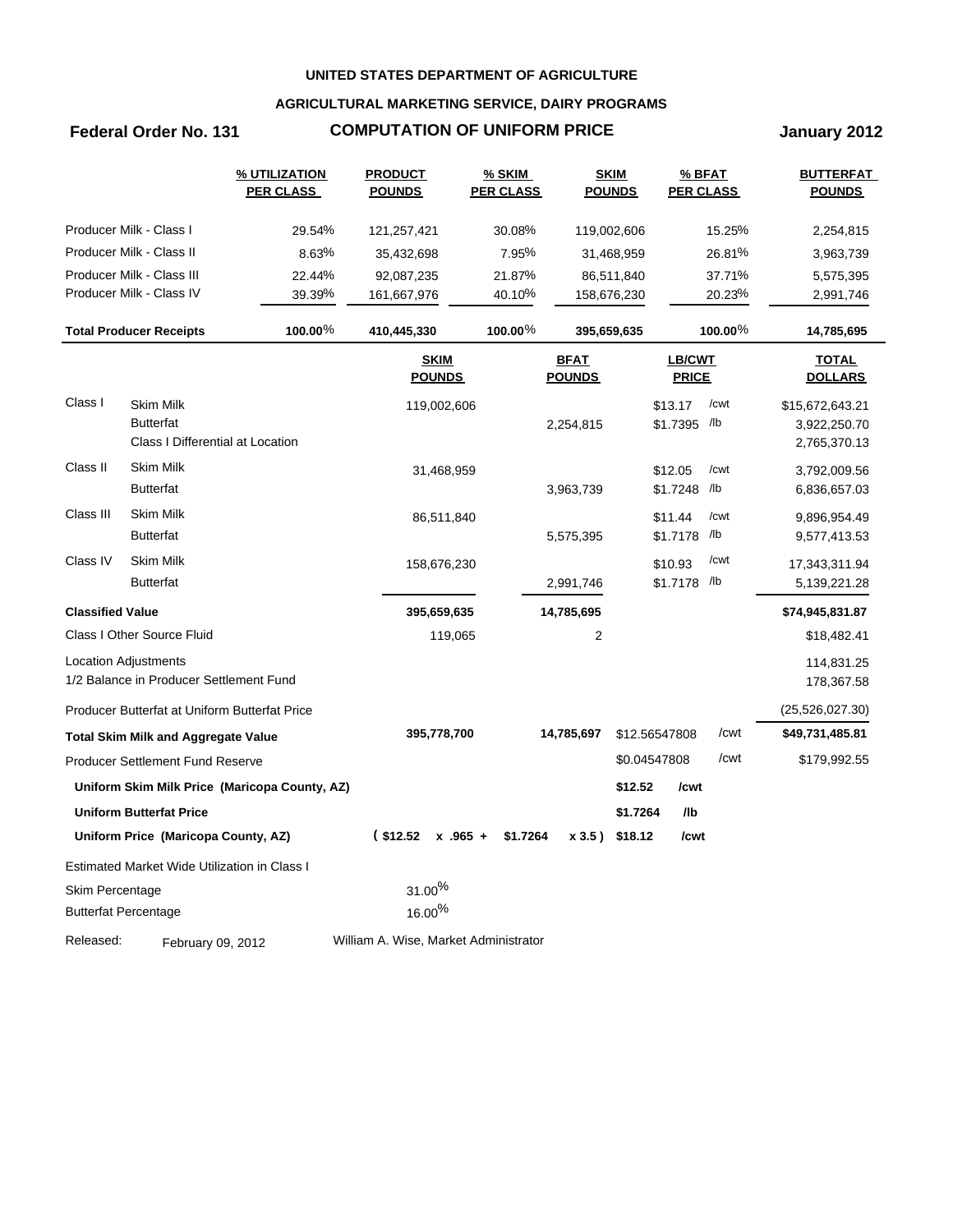### **AGRICULTURAL MARKETING SERVICE, DAIRY PROGRAMS**

## Federal Order No. 131 **COMPUTATION OF UNIFORM PRICE** February 2012

|                         |                                                      | % UTILIZATION<br><b>PER CLASS</b>             | <b>PRODUCT</b><br><b>POUNDS</b>       | % SKIM<br><b>PER CLASS</b> |                              | <b>SKIM</b><br><b>POUNDS</b> | % BFAT<br><b>PER CLASS</b>    |         | <b>BUTTERFAT</b><br><b>POUNDS</b> |
|-------------------------|------------------------------------------------------|-----------------------------------------------|---------------------------------------|----------------------------|------------------------------|------------------------------|-------------------------------|---------|-----------------------------------|
|                         | Producer Milk - Class I                              | 28.28%                                        | 113,105,119                           | 28.77%                     |                              | 111,010,600                  |                               | 14.84%  | 2,094,519                         |
|                         | Producer Milk - Class II                             | 7.63%                                         | 30,511,781                            | 6.99%                      |                              | 26,982,949                   |                               | 25.00%  | 3,528,832                         |
|                         | Producer Milk - Class III                            | 20.01%                                        | 80,051,978                            | 19.47%                     |                              | 75,148,854                   |                               | 34.73%  | 4,903,124                         |
|                         | Producer Milk - Class IV                             | 44.08%                                        | 176,339,660                           | 44.77%                     |                              | 172,750,064                  |                               | 25.43%  | 3,589,596                         |
|                         | <b>Total Producer Receipts</b>                       | 100.00%                                       | 400,008,538                           | 100.00 $%$                 |                              | 385,892,467                  |                               | 100.00% | 14,116,071                        |
|                         |                                                      |                                               | <b>SKIM</b><br><b>POUNDS</b>          |                            | <b>BFAT</b><br><b>POUNDS</b> |                              | <b>LB/CWT</b><br><b>PRICE</b> |         | <b>TOTAL</b><br><b>DOLLARS</b>    |
| Class I                 | <b>Skim Milk</b>                                     |                                               | 111,010,600                           |                            |                              |                              | \$11.42                       | /cwt    | \$12,677,410.53                   |
|                         | <b>Butterfat</b><br>Class I Differential at Location |                                               |                                       |                            | 2,094,519                    |                              | \$1.7170 /lb                  |         | 3,596,289.13<br>2,580,174.32      |
| Class II                | <b>Skim Milk</b>                                     |                                               | 26,982,949                            |                            |                              |                              | \$11.82                       | /cwt    | 3,189,384.58                      |
|                         | <b>Butterfat</b>                                     |                                               |                                       |                            | 3,528,832                    |                              | \$1.5809 /lb                  |         | 5,578,730.51                      |
| Class III               | Skim Milk                                            |                                               | 75,148,854                            |                            |                              |                              | \$10.93                       | /cwt    | 8,213,769.74                      |
|                         | <b>Butterfat</b>                                     |                                               |                                       |                            | 4,903,124                    |                              | \$1.5739 /lb                  |         | 7,717,026.86                      |
| Class IV                | Skim Milk                                            |                                               | 172,750,064                           |                            |                              |                              | \$10.79                       | /cwt    | 18,639,731.89                     |
|                         | <b>Butterfat</b>                                     |                                               |                                       |                            | 3,589,596                    |                              | \$1.5739 /lb                  |         | 5,649,665.14                      |
| <b>Classified Value</b> |                                                      |                                               | 385,892,467                           |                            | 14,116,071                   |                              |                               |         | \$67,842,182.70                   |
| Overage - Class II      |                                                      |                                               | 4,234                                 |                            | 142                          |                              |                               |         | \$724.95                          |
| <b>Total Overage</b>    |                                                      |                                               | 4,234                                 |                            | 142                          |                              |                               |         | \$724.95                          |
|                         | Class I Other Source Fluid                           |                                               | 150,749                               |                            | 3                            |                              |                               |         | \$20,763.35                       |
|                         | <b>Location Adjustments</b>                          |                                               |                                       |                            |                              |                              |                               |         | 85,967.41                         |
|                         | 1/2 Balance in Producer Settlement Fund              |                                               |                                       |                            |                              |                              |                               |         | 181,906.98                        |
|                         | Producer Butterfat at Uniform Butterfat Price        |                                               |                                       |                            |                              |                              |                               |         | (22, 588, 541.61)                 |
|                         | <b>Total Skim Milk and Aggregate Value</b>           |                                               | 386,043,216                           |                            | 14,116,074                   |                              | \$11.79738482                 | /cwt    | \$45,543,003.78                   |
|                         | Producer Settlement Fund Reserve                     |                                               |                                       |                            |                              |                              | \$0.04738482                  | /cwt    | \$182,925.88                      |
|                         |                                                      | Uniform Skim Milk Price (Maricopa County, AZ) |                                       |                            |                              | \$11.75                      | /cwt                          |         |                                   |
|                         | Uniform Butterfat Price                              |                                               |                                       |                            |                              | \$1.6002                     | /lb                           |         |                                   |
|                         | Uniform Price (Maricopa County, AZ)                  |                                               | $$11.75 \times .965 + $1.6002$        |                            | x 3.5) \$16.94               |                              | /cwt                          |         |                                   |
|                         | Estimated Market Wide Utilization in Class I         |                                               |                                       |                            |                              |                              |                               |         |                                   |
| Skim Percentage         |                                                      |                                               | $30.00\%$                             |                            |                              |                              |                               |         |                                   |
|                         | <b>Butterfat Percentage</b>                          |                                               | $15.00\%$                             |                            |                              |                              |                               |         |                                   |
| Released:               | March 09, 2012                                       |                                               | William A. Wise, Market Administrator |                            |                              |                              |                               |         |                                   |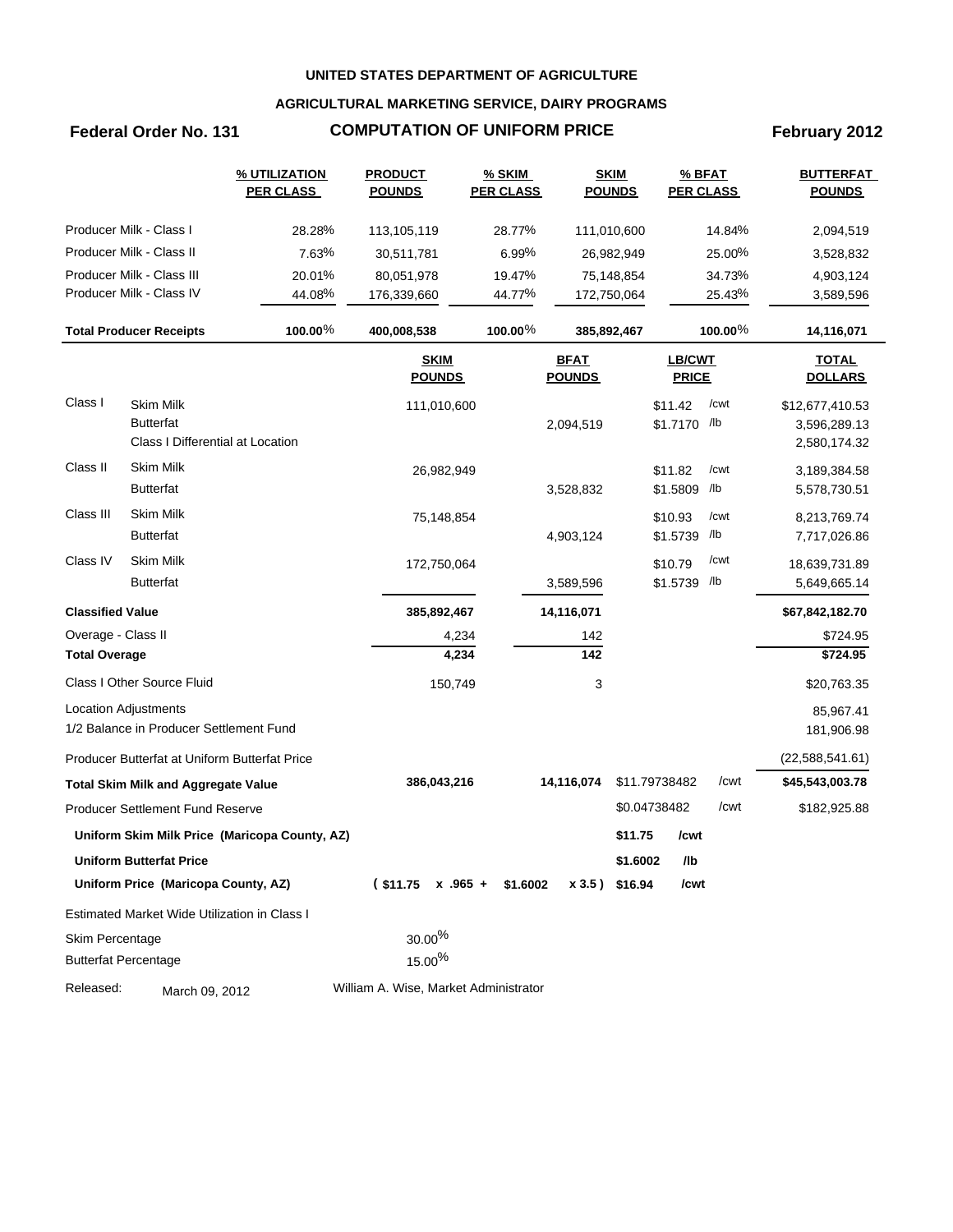### **AGRICULTURAL MARKETING SERVICE, DAIRY PROGRAMS**

### **Federal Order No. 131 COMPUTATION OF UNIFORM PRICE March 2012**

|                             |                                               | % UTILIZATION<br><b>PER CLASS</b>             | <b>PRODUCT</b><br><b>POUNDS</b>       | <b>% SKIM</b><br><b>PER CLASS</b> | <b>SKIM</b><br><b>POUNDS</b> |               | % BFAT<br><b>PER CLASS</b> |            | <b>BUTTERFAT</b><br><b>POUNDS</b> |
|-----------------------------|-----------------------------------------------|-----------------------------------------------|---------------------------------------|-----------------------------------|------------------------------|---------------|----------------------------|------------|-----------------------------------|
|                             | Producer Milk - Class I                       | 27.92%                                        | 121,370,579                           | 28.39%                            | 119,069,586                  |               |                            | 15.06%     | 2,300,993                         |
|                             | Producer Milk - Class II                      | 7.45%                                         | 32,373,371                            | 6.71%                             | 28,131,389                   |               |                            | 27.75%     | 4,241,982                         |
|                             | Producer Milk - Class III                     | 22.98%                                        | 99,900,655                            | 22.28%                            | 93,452,906                   |               |                            | 42.18%     | 6,447,749                         |
|                             | Producer Milk - Class IV                      | 41.65%                                        | 181,011,394                           | 42.62%                            | 178,717,618                  |               |                            | 15.01%     | 2,293,776                         |
|                             | <b>Total Producer Receipts</b>                | 100.00%                                       | 434,655,999                           | 100.00%                           | 419,371,499                  |               |                            | 100.00 $%$ | 15,284,500                        |
|                             |                                               |                                               | <b>SKIM</b><br><b>POUNDS</b>          |                                   | <b>BFAT</b><br><b>POUNDS</b> |               | LB/CWT<br><b>PRICE</b>     |            | <b>TOTAL</b><br><b>DOLLARS</b>    |
| Class I                     | <b>Skim Milk</b>                              |                                               | 119,069,586                           |                                   |                              |               | \$10.96                    | /cwt       | \$13,050,026.63                   |
|                             | <b>Butterfat</b>                              |                                               |                                       |                                   | 2,300,993                    |               | \$1.6355 /lb               |            | 3,763,274.04                      |
|                             | Class I Differential at Location              |                                               |                                       |                                   |                              |               |                            |            | 2,767,056.35                      |
| Class II                    | <b>Skim Milk</b>                              |                                               | 28,131,389                            |                                   |                              |               | \$11.62                    | /cwt       | 3,268,867.40                      |
|                             | <b>Butterfat</b>                              |                                               |                                       |                                   | 4,241,982                    |               | \$1.5367 /lb               |            | 6,518,653.75                      |
| Class III                   | Skim Milk                                     |                                               | 93,452,906                            |                                   |                              |               | \$10.74                    | /cwt       | 10,036,842.10                     |
|                             | <b>Butterfat</b>                              |                                               |                                       |                                   | 6,447,749                    |               | \$1.5297 /lb               |            | 9,863,121.64                      |
| Class IV                    | Skim Milk                                     |                                               | 178,717,618                           |                                   |                              |               | \$10.36                    | /cwt       | 18,515,145.22                     |
|                             | <b>Butterfat</b>                              |                                               |                                       |                                   | 2,293,776                    |               | \$1.5297 /lb               |            | 3,508,789.14                      |
| <b>Classified Value</b>     |                                               |                                               | 419,371,499                           |                                   | 15,284,500                   |               |                            |            | \$71,291,776.27                   |
| Overage - Class II          |                                               |                                               | 6,033                                 |                                   | 211                          |               |                            |            | \$1,025.28                        |
| <b>Total Overage</b>        |                                               |                                               | 6,033                                 |                                   | 211                          |               |                            |            | \$1,025.28                        |
| Inventory - Class II        |                                               |                                               | 304,944                               |                                   | 179                          |               |                            |            | \$2,524.38                        |
| Inventory - Class III       |                                               |                                               |                                       | 0                                 | 3,424                        |               |                            |            | (151.34)                          |
| <b>Total Inventory</b>      |                                               |                                               | 304,944                               |                                   | 3,603                        |               |                            |            | \$2,373.04                        |
|                             | Class I Other Source Fluid                    |                                               | 120,275                               |                                   | 2                            |               |                            |            | \$16,011.92                       |
|                             | <b>Location Adjustments</b>                   |                                               |                                       |                                   |                              |               |                            |            | 96,938.90                         |
|                             | 1/2 Balance in Producer Settlement Fund       |                                               |                                       |                                   |                              |               |                            |            | 202,362.84                        |
|                             | Producer Butterfat at Uniform Butterfat Price |                                               |                                       |                                   |                              |               |                            |            | (23,706,262.60)                   |
|                             | <b>Total Skim Milk and Aggregate Value</b>    |                                               | 419,491,774                           |                                   | 15,284,502                   | \$11.41958642 |                            | /cwt       | \$47,904,225.65                   |
|                             | <b>Producer Settlement Fund Reserve</b>       |                                               |                                       |                                   |                              | \$0.04958642  |                            | /cwt       | \$208,010.95                      |
|                             |                                               | Uniform Skim Milk Price (Maricopa County, AZ) |                                       |                                   |                              | \$11.37       | /cwt                       |            |                                   |
|                             | <b>Uniform Butterfat Price</b>                |                                               |                                       |                                   |                              | \$1.5510      | /lb                        |            |                                   |
|                             | Uniform Price (Maricopa County, AZ)           |                                               | $($11.37 \times .965 +$               | \$1.5510                          | x 3.5) \$16.40               |               | /cwt                       |            |                                   |
|                             | Estimated Market Wide Utilization in Class I  |                                               |                                       |                                   |                              |               |                            |            |                                   |
| Skim Percentage             |                                               |                                               | $29.00\%$                             |                                   |                              |               |                            |            |                                   |
| <b>Butterfat Percentage</b> |                                               |                                               | $15.00\%$                             |                                   |                              |               |                            |            |                                   |
| Released:                   | April 09, 2012                                |                                               | William A. Wise, Market Administrator |                                   |                              |               |                            |            |                                   |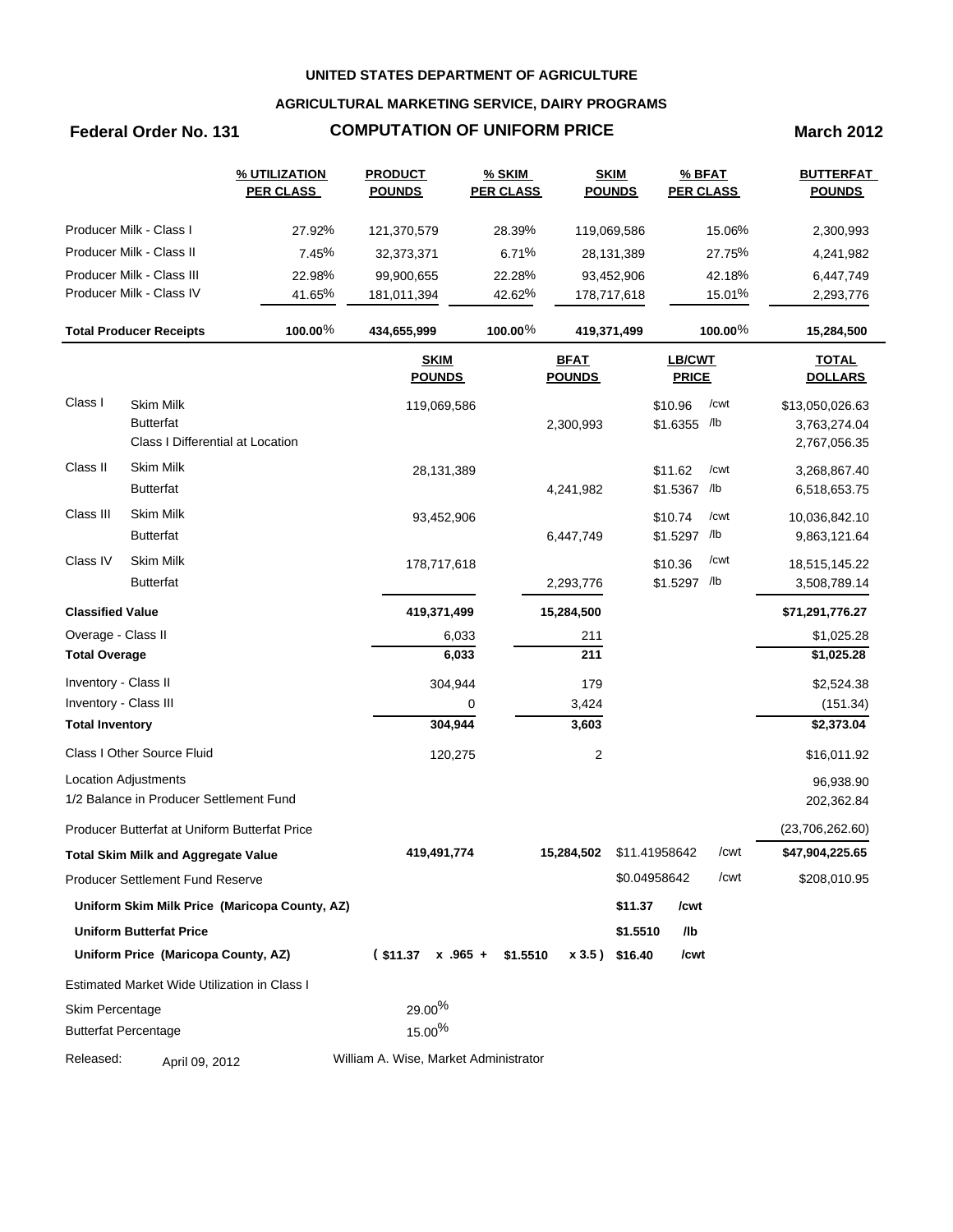### **AGRICULTURAL MARKETING SERVICE, DAIRY PROGRAMS**

## **Federal Order No. 131 COMPUTATION OF UNIFORM PRICE April 2012**

|                        |                                               | <b>% UTILIZATION</b><br><b>PER CLASS</b>      | <b>PRODUCT</b><br><b>POUNDS</b>       | <b>% SKIM</b><br><b>PER CLASS</b> |                              | <b>SKIM</b><br><b>POUNDS</b> |                        | $%$ BFAT<br><b>PER CLASS</b> | <b>BUTTERFAT</b><br><b>POUNDS</b> |
|------------------------|-----------------------------------------------|-----------------------------------------------|---------------------------------------|-----------------------------------|------------------------------|------------------------------|------------------------|------------------------------|-----------------------------------|
|                        | Producer Milk - Class I                       | 27.77%                                        | 118,199,112                           | 28.23%                            |                              | 115,995,154                  |                        | 14.86%                       | 2,203,958                         |
|                        | Producer Milk - Class II                      | 7.14%                                         | 30,396,413                            | 6.56%                             |                              | 26,946,105                   |                        | 23.26%                       | 3,450,308                         |
|                        | Producer Milk - Class III                     | 22.02%                                        | 93,749,827                            | 21.42%                            |                              | 88,027,840                   |                        | 38.57%                       | 5,721,987                         |
|                        | Producer Milk - Class IV                      | 43.07%                                        | 183,359,551                           | 43.79%                            |                              | 179,901,168                  |                        | 23.31%                       | 3,458,383                         |
|                        | <b>Total Producer Receipts</b>                | 100.00%                                       | 425,704,903                           | 100.00%                           |                              | 410,870,267                  |                        | 100.00%                      | 14,834,636                        |
|                        |                                               |                                               | <b>SKIM</b><br><b>POUNDS</b>          |                                   | <b>BFAT</b><br><b>POUNDS</b> |                              | LB/CWT<br><b>PRICE</b> |                              | <b>TOTAL</b><br><b>DOLLARS</b>    |
| Class I                | <b>Skim Milk</b>                              |                                               | 115,995,154                           |                                   |                              |                              | \$10.70                | /cwt                         | \$12,411,481.49                   |
|                        | <b>Butterfat</b>                              |                                               |                                       |                                   | 2,203,958                    |                              | \$1.5239 /lb           |                              | 3,358,611.59                      |
|                        | Class I Differential at Location              |                                               |                                       |                                   |                              |                              |                        |                              | 2,698,535.88                      |
| Class II               | Skim Milk                                     |                                               | 26,946,105                            |                                   |                              |                              | \$11.09                | /cwt                         | 2,988,323.04                      |
|                        | <b>Butterfat</b>                              |                                               |                                       |                                   | 3,450,308                    |                              | \$1.5715 /lb           |                              | 5,422,159.03                      |
| Class III              | Skim Milk                                     |                                               | 88,027,840                            |                                   |                              |                              | \$10.62                | /cwt                         | 9,348,556.61                      |
|                        | <b>Butterfat</b>                              |                                               |                                       |                                   | 5,721,987                    |                              | \$1.5645               | /lb                          | 8,952,048.66                      |
| Class IV               | Skim Milk                                     |                                               | 179,901,168                           |                                   |                              |                              | \$9.66                 | /cwt                         | 17,378,452.84                     |
|                        | <b>Butterfat</b>                              |                                               |                                       |                                   | 3,458,383                    |                              | \$1.5645 /lb           |                              | 5,410,640.20                      |
|                        | <b>Classified Value</b>                       |                                               | 410,870,267                           |                                   | 14,834,636                   |                              |                        |                              | \$67,968,809.34                   |
|                        | Overage - Class II                            |                                               | 280                                   |                                   | 4                            |                              |                        |                              | \$37.34                           |
| <b>Total Overage</b>   |                                               |                                               | 280                                   |                                   | 4                            |                              |                        |                              | \$37.34                           |
| Inventory - Class II   |                                               |                                               | 698,924                               |                                   | 0                            |                              |                        |                              | \$5,102.15                        |
| <b>Total Inventory</b> |                                               |                                               | 698,924                               |                                   | 0                            |                              |                        |                              | \$5,102.15                        |
|                        | Class I Other Source Fluid                    |                                               | 129,923                               |                                   | 3                            |                              |                        |                              | \$16,959.59                       |
|                        | Location Adjustments                          |                                               |                                       |                                   |                              |                              |                        |                              | 87,026.95                         |
|                        | 1/2 Balance in Producer Settlement Fund       |                                               |                                       |                                   |                              |                              |                        |                              | 220,589.12                        |
|                        | Producer Butterfat at Uniform Butterfat Price |                                               |                                       |                                   |                              |                              |                        |                              | (23, 193, 958.08)                 |
|                        | <b>Total Skim Milk and Aggregate Value</b>    |                                               | 411,000,190                           |                                   | 14,834,639                   |                              | \$10.97434199          | /cwt                         | \$45,104,566.41                   |
|                        | Producer Settlement Fund Reserve              |                                               |                                       |                                   |                              |                              | \$0.04434199           | /cwt                         | \$182,245.66                      |
|                        |                                               | Uniform Skim Milk Price (Maricopa County, AZ) |                                       |                                   |                              | \$10.93                      | /cwt                   |                              |                                   |
|                        | <b>Uniform Butterfat Price</b>                |                                               |                                       |                                   |                              | \$1.5635                     | /lb                    |                              |                                   |
|                        | Uniform Price (Maricopa County, AZ)           |                                               | $$10.93 \times .965 + $1.5635$        |                                   |                              | $x 3.5$ ) \$16.02            | /cwt                   |                              |                                   |
|                        | Estimated Market Wide Utilization in Class I  |                                               |                                       |                                   |                              |                              |                        |                              |                                   |
| Skim Percentage        |                                               |                                               | $28.00\%$                             |                                   |                              |                              |                        |                              |                                   |
|                        | <b>Butterfat Percentage</b>                   |                                               | $15.00\%$                             |                                   |                              |                              |                        |                              |                                   |
| Released:              | May 10, 2012                                  |                                               | William A. Wise, Market Administrator |                                   |                              |                              |                        |                              |                                   |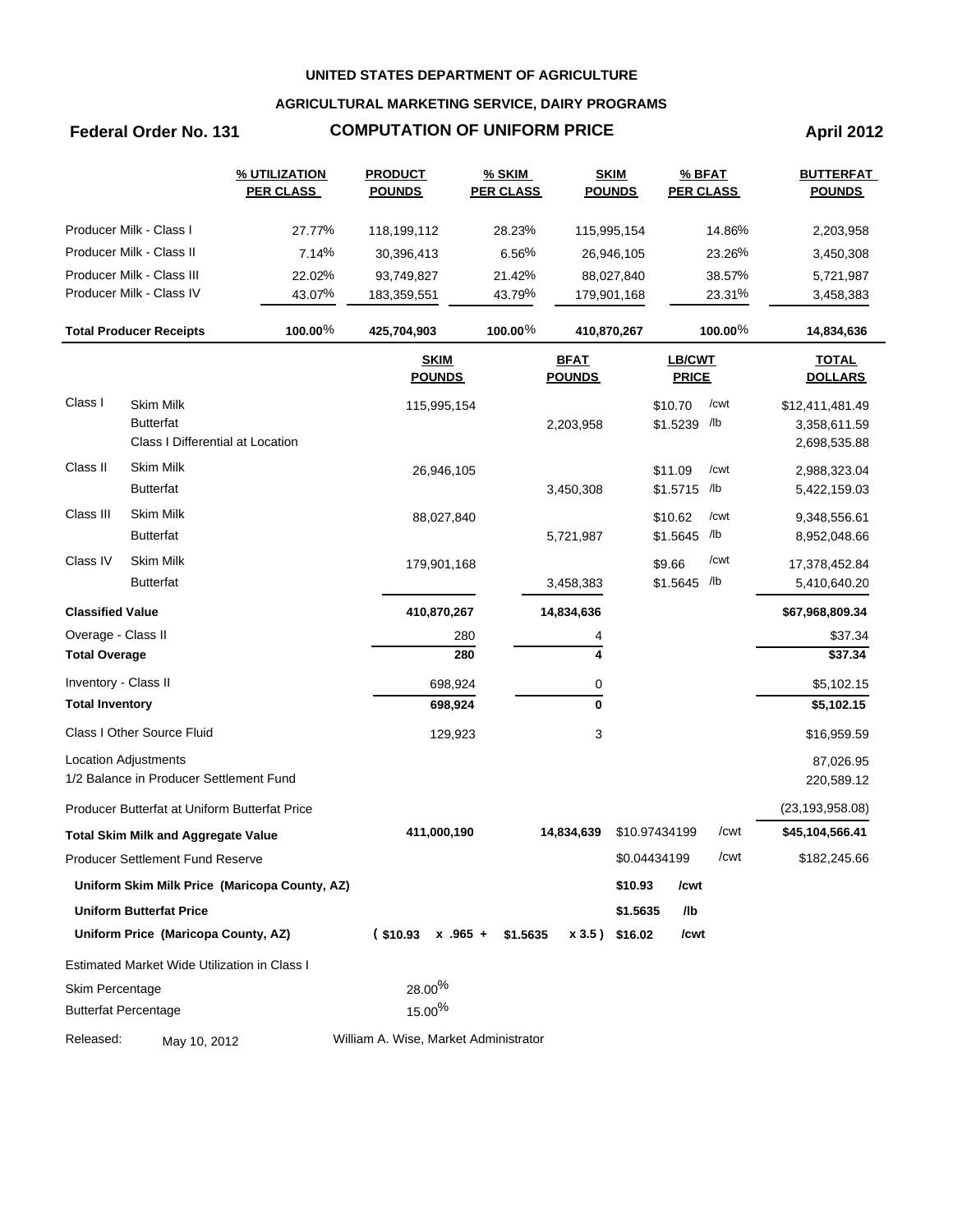### **AGRICULTURAL MARKETING SERVICE, DAIRY PROGRAMS**

## **Federal Order No. 131 COMPUTATION OF UNIFORM PRICE May 2012**

|                         |                                               | <u>% UTILIZATION</u><br><b>PER CLASS</b>      | <b>PRODUCT</b><br><u>POUNDS</u>       | % SKIM<br><b>PER CLASS</b> |                              | <b>SKIM</b><br><b>POUNDS</b> | $%$ BFAT<br><b>PER CLASS</b> |            | <u>BUTTERFAT</u><br><b>POUNDS</b> |
|-------------------------|-----------------------------------------------|-----------------------------------------------|---------------------------------------|----------------------------|------------------------------|------------------------------|------------------------------|------------|-----------------------------------|
|                         | Producer Milk - Class I                       | 26.42%                                        | 112,050,995                           | 26.86%                     |                              | 109,926,539                  |                              | 14.39%     | 2,124,456                         |
|                         | Producer Milk - Class II                      | 7.33%                                         | 31,082,856                            | 6.71%                      |                              | 27,483,415                   |                              | 24.37%     | 3,599,441                         |
|                         | Producer Milk - Class III                     | 25.19%                                        | 106,852,204                           | 24.45%                     |                              | 100,097,996                  |                              | 45.74%     | 6,754,208                         |
|                         | Producer Milk - Class IV                      | 41.06%                                        | 174,169,746                           | 41.98%                     |                              | 171,880,130                  |                              | 15.50%     | 2,289,616                         |
|                         | <b>Total Producer Receipts</b>                | 100.00%                                       | 424,155,801                           | $100.00\%$                 | 409,388,080                  |                              |                              | $100.00\%$ | 14,767,721                        |
|                         |                                               |                                               | <b>SKIM</b><br><b>POUNDS</b>          |                            | <b>BFAT</b><br><b>POUNDS</b> |                              | LB/CWT<br><b>PRICE</b>       |            | <b>TOTAL</b><br><b>DOLLARS</b>    |
| Class I                 | Skim Milk                                     |                                               | 109,926,539                           |                            |                              |                              | \$10.76                      | /cwt       | \$11,828,095.59                   |
|                         | <b>Butterfat</b>                              |                                               |                                       |                            | 2,124,456                    |                              | \$1.5633 /lb                 |            | 3,321,162.07                      |
|                         | Class I Differential at Location              |                                               |                                       |                            |                              |                              |                              |            | 2,553,680.90                      |
| Class II                | <b>Skim Milk</b>                              |                                               | 27,483,415                            |                            |                              |                              | \$10.47                      | /cwt       | 2,877,513.55                      |
|                         | <b>Butterfat</b>                              |                                               |                                       |                            | 3,599,441                    |                              | \$1.4532                     | /lb        | 5,230,707.67                      |
| Class III               | <b>Skim Milk</b>                              |                                               | 100,097,996                           |                            |                              |                              | \$10.54                      | /cwt       | 10,550,328.78                     |
|                         | <b>Butterfat</b>                              |                                               |                                       |                            | 6,754,208                    |                              | \$1.4462 /b                  |            | 9,767,935.61                      |
| Class IV                | Skim Milk                                     |                                               | 171,880,130                           |                            |                              |                              | \$8.80                       | /cwt       | 15,125,451.43                     |
|                         | <b>Butterfat</b>                              |                                               |                                       |                            | 2,289,616                    |                              | \$1.4462 /b                  |            | 3,311,242.67                      |
| <b>Classified Value</b> |                                               |                                               | 409,388,080                           |                            | 14,767,721                   |                              |                              |            | \$64,566,118.27                   |
|                         | Class I Other Source Fluid                    |                                               | 125,115                               |                            | 3                            |                              |                              |            | \$16,407.34                       |
|                         | Location Adjustments                          |                                               |                                       |                            |                              |                              |                              |            | 85,597.69                         |
|                         | 1/2 Balance in Producer Settlement Fund       |                                               |                                       |                            |                              |                              |                              |            | 209,418.41                        |
|                         | Producer Butterfat at Uniform Butterfat Price |                                               |                                       |                            |                              |                              |                              |            | (21,679,018.83)                   |
|                         | <b>Total Skim Milk and Aggregate Value</b>    |                                               | 409,513,195                           |                            | 14,767,724                   | \$10.54874993                |                              | /cwt       | \$43,198,522.88                   |
|                         | <b>Producer Settlement Fund Reserve</b>       |                                               |                                       |                            |                              | \$0.04874993                 |                              | /cwt       | \$199,637.40                      |
|                         |                                               | Uniform Skim Milk Price (Maricopa County, AZ) |                                       |                            |                              | \$10.50                      | /cwt                         |            |                                   |
|                         | <b>Uniform Butterfat Price</b>                |                                               |                                       |                            |                              | \$1.4680                     | /lb                          |            |                                   |
|                         | Uniform Price (Maricopa County, AZ)           |                                               | $($10.50 \times .965 +$               | \$1.4680                   | x3.5)                        | \$15.27                      | /cwt                         |            |                                   |
|                         | Estimated Market Wide Utilization in Class I  |                                               |                                       |                            |                              |                              |                              |            |                                   |
| Skim Percentage         |                                               |                                               | $28.00\%$                             |                            |                              |                              |                              |            |                                   |
|                         | <b>Butterfat Percentage</b>                   |                                               | $15.00\%$                             |                            |                              |                              |                              |            |                                   |
| Released:               | June 08, 2012                                 |                                               | William A. Wise, Market Administrator |                            |                              |                              |                              |            |                                   |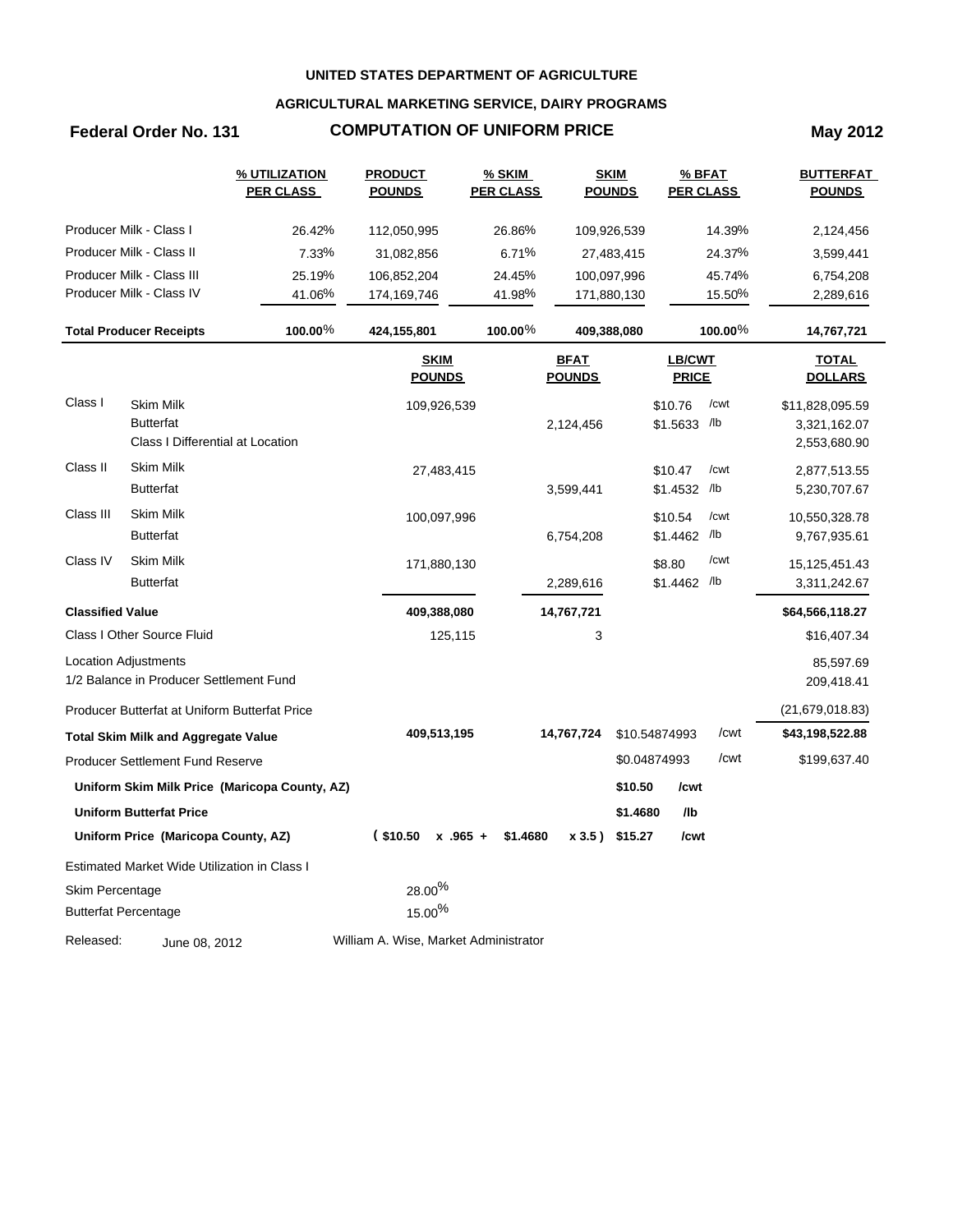### **AGRICULTURAL MARKETING SERVICE, DAIRY PROGRAMS**

### **Federal Order No. 131 COMPUTATION OF UNIFORM PRICE June 2012**

|                             |                                                                          | % UTILIZATION<br><b>PER CLASS</b>             | <b>PRODUCT</b><br><b>POUNDS</b>       | % SKIM<br><b>PER CLASS</b> |                              | <b>SKIM</b><br><b>POUNDS</b> |                         | % BFAT<br><b>PER CLASS</b> | <b>BUTTERFAT</b><br><b>POUNDS</b>               |
|-----------------------------|--------------------------------------------------------------------------|-----------------------------------------------|---------------------------------------|----------------------------|------------------------------|------------------------------|-------------------------|----------------------------|-------------------------------------------------|
|                             | Producer Milk - Class I                                                  | 26.92%                                        | 105,418,369                           | 27.34%                     |                              | 103,325,983                  |                         | 15.26%                     | 2,092,386                                       |
|                             | Producer Milk - Class II                                                 | 8.00%                                         | 31,319,009                            | 7.19%                      |                              | 27,180,408                   |                         | 30.19%                     | 4,138,601                                       |
|                             | Producer Milk - Class III                                                | 27.39%                                        | 107,276,636                           | 26.50%                     |                              | 100,161,433                  |                         | 51.90%                     | 7,115,203                                       |
|                             | Producer Milk - Class IV                                                 | 37.69%                                        | 147,626,869                           | 38.97%                     |                              | 147,263,779                  |                         | 2.65%                      | 363,090                                         |
|                             | <b>Total Producer Receipts</b>                                           | 100.00%                                       | 391,640,883                           | $100.00\%$                 |                              | 377,931,603                  |                         | $100.00\%$                 | 13,709,280                                      |
|                             |                                                                          |                                               | <b>SKIM</b><br><b>POUNDS</b>          |                            | <b>BFAT</b><br><b>POUNDS</b> |                              | LB/CWT<br><b>PRICE</b>  |                            | <b>TOTAL</b><br><b>DOLLARS</b>                  |
| Class I                     | <b>Skim Milk</b><br><b>Butterfat</b><br>Class I Differential at Location |                                               | 103,325,983                           |                            | 2,092,386                    |                              | \$10.61<br>\$1.4279 /lb | /cwt                       | \$10,962,886.80<br>2,987,717.97<br>2,400,066.61 |
| Class II                    | Skim Milk                                                                |                                               | 27,180,408                            |                            |                              |                              | \$9.42                  | /cwt                       | 2,560,394.44                                    |
|                             | <b>Butterfat</b>                                                         |                                               |                                       |                            | 4,138,601                    |                              | \$1.4936 /lb            |                            | 6,181,414.46                                    |
| Class III                   | Skim Milk                                                                |                                               | 100,161,433                           |                            |                              |                              | \$10.81                 | /cwt                       | 10,827,450.91                                   |
|                             | <b>Butterfat</b>                                                         |                                               |                                       |                            | 7,115,203                    |                              | \$1.4866 /lb            |                            | 10,577,460.78                                   |
| Class IV                    | Skim Milk                                                                |                                               | 147,263,779                           |                            |                              |                              | \$8.33                  | /cwt                       | 12,267,072.77                                   |
|                             | <b>Butterfat</b>                                                         |                                               |                                       |                            | 363,090                      |                              | \$1.4866 /lb            |                            | 539,769.60                                      |
| <b>Classified Value</b>     |                                                                          |                                               | 377,931,603                           |                            | 13,709,280                   |                              |                         |                            | \$59,304,234.34                                 |
| Inventory - Class II        |                                                                          |                                               | 217,900                               |                            | 2,789                        |                              |                         |                            | \$1,483.18                                      |
| Inventory - Class III       |                                                                          |                                               |                                       | 0                          | 374,470                      |                              |                         |                            | 15,128.59                                       |
| <b>Total Inventory</b>      |                                                                          |                                               | 217,900                               |                            | 377,259                      |                              |                         |                            | \$16,611.77                                     |
|                             | Class I Other Source Fluid                                               |                                               | 111,470                               |                            | $\overline{c}$               |                              |                         |                            | \$14,449.41                                     |
|                             | Location Adjustments                                                     |                                               |                                       |                            |                              |                              |                         |                            | 84,251.70                                       |
|                             | 1/2 Balance in Producer Settlement Fund                                  |                                               |                                       |                            |                              |                              |                         |                            | 219,467.77                                      |
|                             | Producer Butterfat at Uniform Butterfat Price                            |                                               |                                       |                            |                              |                              |                         |                            | (20, 333, 607.06)                               |
|                             | <b>Total Skim Milk and Aggregate Value</b>                               |                                               | 378,043,073                           |                            | 13,709,282                   |                              | \$10.39707132           | /cwt                       | \$39,305,407.93                                 |
|                             | <b>Producer Settlement Fund Reserve</b>                                  |                                               |                                       |                            |                              |                              | \$0.04707132            | /cwt                       | \$177,949.86                                    |
|                             |                                                                          | Uniform Skim Milk Price (Maricopa County, AZ) |                                       |                            |                              |                              | \$10.35 /cwt            |                            |                                                 |
|                             | <b>Uniform Butterfat Price</b>                                           |                                               |                                       |                            |                              | \$1.4832                     | /lb                     |                            |                                                 |
|                             | Uniform Price (Maricopa County, AZ)                                      |                                               | $($10.35 \times .965 +$               | \$1.4832                   |                              | x 3.5) \$15.18               | /cwt                    |                            |                                                 |
|                             | Estimated Market Wide Utilization in Class I                             |                                               |                                       |                            |                              |                              |                         |                            |                                                 |
| Skim Percentage             |                                                                          |                                               | $27.00\%$                             |                            |                              |                              |                         |                            |                                                 |
| <b>Butterfat Percentage</b> |                                                                          | 14.00%                                        |                                       |                            |                              |                              |                         |                            |                                                 |
| Released:                   | July 10, 2012                                                            |                                               | William A. Wise, Market Administrator |                            |                              |                              |                         |                            |                                                 |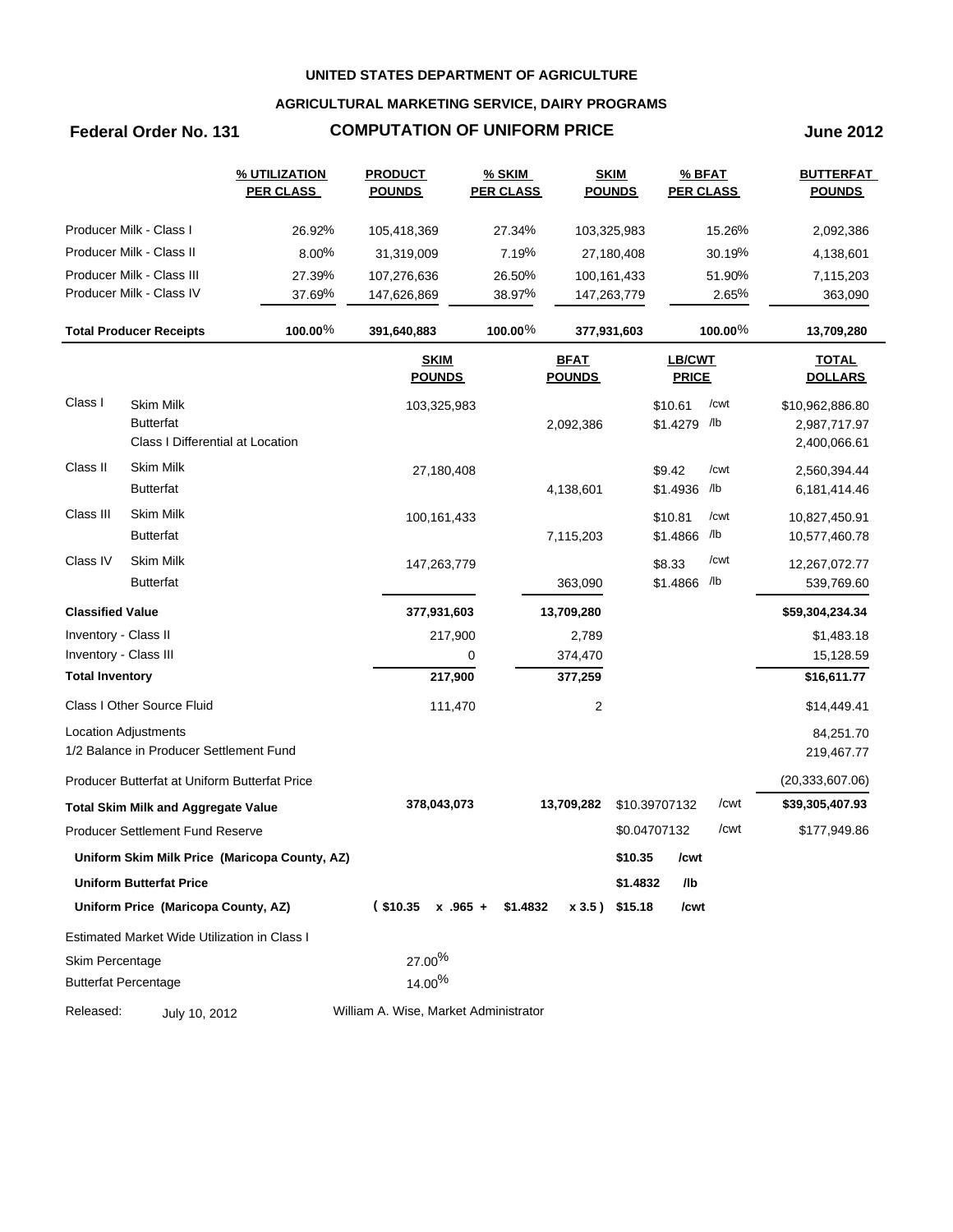### **AGRICULTURAL MARKETING SERVICE, DAIRY PROGRAMS**

## **Federal Order No. 131 COMPUTATION OF UNIFORM PRICE July 2012**

|                         |                                                                          | % UTILIZATION<br><b>PER CLASS</b>             | <b>PRODUCT</b><br><b>POUNDS</b>       | <b>% SKIM</b><br><b>PER CLASS</b> |                              | <b>SKIM</b><br><b>POUNDS</b> | % BFAT<br><b>PER CLASS</b> |                | <b>BUTTERFAT</b><br><b>POUNDS</b>               |
|-------------------------|--------------------------------------------------------------------------|-----------------------------------------------|---------------------------------------|-----------------------------------|------------------------------|------------------------------|----------------------------|----------------|-------------------------------------------------|
|                         | Producer Milk - Class I                                                  | 31.59%                                        | 111,731,453                           | 32.10%                            | 109,548,232                  |                              |                            | 17.57%         | 2,183,221                                       |
|                         | Producer Milk - Class II                                                 | 10.42%                                        | 36,847,496                            | 9.49%                             |                              | 32,371,504                   |                            | 36.03%         | 4,475,992                                       |
|                         | Producer Milk - Class III                                                | 27.84%                                        | 98,445,062                            | 27.28%                            |                              | 93,068,670                   |                            | 43.28%         | 5,376,392                                       |
|                         | Producer Milk - Class IV                                                 | 30.15%                                        | 106,619,111                           | 31.13%                            | 106,231,832                  |                              |                            | 3.12%          | 387,279                                         |
|                         | <b>Total Producer Receipts</b>                                           | 100.00%                                       | 353,643,122                           | 100.00%                           | 341,220,238                  |                              |                            | 100.00 $%$     | 12,422,884                                      |
|                         |                                                                          |                                               | <b>SKIM</b><br><b>POUNDS</b>          |                                   | <b>BFAT</b><br><b>POUNDS</b> |                              | LB/CWT<br><b>PRICE</b>     |                | <b>TOTAL</b><br><b>DOLLARS</b>                  |
| Class I                 | <b>Skim Milk</b><br><b>Butterfat</b><br>Class I Differential at Location |                                               | 109,548,232                           |                                   | 2,183,221                    |                              | \$10.78<br>\$1.4594 /lb    | /cwt           | \$11,809,299.40<br>3,186,192.72<br>2,548,076.49 |
| Class II                | <b>Skim Milk</b><br><b>Butterfat</b>                                     |                                               | 32,371,504                            |                                   | 4,475,992                    |                              | \$9.01<br>\$1.6626         | /cwt<br>$/$ lb | 2,916,672.50<br>7,441,784.29                    |
| Class III               | Skim Milk<br><b>Butterfat</b>                                            |                                               | 93,068,670                            |                                   | 5,376,392                    |                              | \$11.28<br>\$1.6556 /lb    | /cwt           | 10,498,145.98<br>8,901,154.60                   |
| Class IV                | Skim Milk<br><b>Butterfat</b>                                            |                                               | 106,231,832                           |                                   | 387,279                      |                              | \$8.97<br>\$1.6556 /lb     | /cwt           | 9,528,995.35<br>641,179.12                      |
| <b>Classified Value</b> |                                                                          |                                               | 341,220,238                           |                                   | 12,422,884                   |                              |                            |                | \$57,471,500.45                                 |
| Overage - Class II      |                                                                          |                                               | 2,931                                 |                                   | 0                            |                              |                            |                | \$264.08                                        |
| Overage - Class IV      |                                                                          |                                               | 2,406                                 |                                   | 0                            |                              |                            |                | 215.82                                          |
| <b>Total Overage</b>    |                                                                          |                                               | 5,337                                 |                                   | 0                            |                              |                            |                | \$479.90                                        |
| Inventory - Class II    |                                                                          |                                               | 183,784                               |                                   | 0                            |                              |                            |                | \$1,249.73                                      |
| Inventory - Class III   |                                                                          |                                               | 382,503                               |                                   | 410,623                      |                              |                            |                | 80,679.13                                       |
| <b>Total Inventory</b>  |                                                                          |                                               | 566,287                               |                                   | 410,623                      |                              |                            |                | \$81,928.86                                     |
|                         | Class I Other Source Fluid                                               |                                               | 100,547                               |                                   | 3                            |                              |                            |                | \$13,206.27                                     |
|                         | <b>Location Adjustments</b><br>1/2 Balance in Producer Settlement Fund   |                                               |                                       |                                   |                              |                              |                            |                | 85,017.91<br>212,217.91                         |
|                         | Producer Butterfat at Uniform Butterfat Price                            |                                               |                                       |                                   |                              |                              |                            |                | (20, 219, 490.88)                               |
|                         | <b>Total Skim Milk and Aggregate Value</b>                               |                                               | 341,320,785                           |                                   | 12,422,887                   | \$11.02917316                |                            | /cwt           | \$37,644,860.42                                 |
|                         | <b>Producer Settlement Fund Reserve</b>                                  |                                               |                                       |                                   |                              | \$0.04917316                 |                            | /cwt           | \$167,838.22                                    |
|                         |                                                                          | Uniform Skim Milk Price (Maricopa County, AZ) |                                       |                                   |                              | \$10.98                      | /cwt                       |                |                                                 |
|                         | <b>Uniform Butterfat Price</b>                                           |                                               |                                       |                                   |                              | \$1.6276                     | /lb                        |                |                                                 |
|                         | Uniform Price (Maricopa County, AZ)                                      |                                               | $($10.98 \times .965 +$               | \$1.6276                          |                              | x 3.5) \$16.29               | /cwt                       |                |                                                 |
|                         | Estimated Market Wide Utilization in Class I                             |                                               |                                       |                                   |                              |                              |                            |                |                                                 |
| Skim Percentage         | <b>Butterfat Percentage</b>                                              |                                               | $27.00\%$<br>$15.00\%$                |                                   |                              |                              |                            |                |                                                 |
| Released:               | August 09, 2012                                                          |                                               | William A. Wise, Market Administrator |                                   |                              |                              |                            |                |                                                 |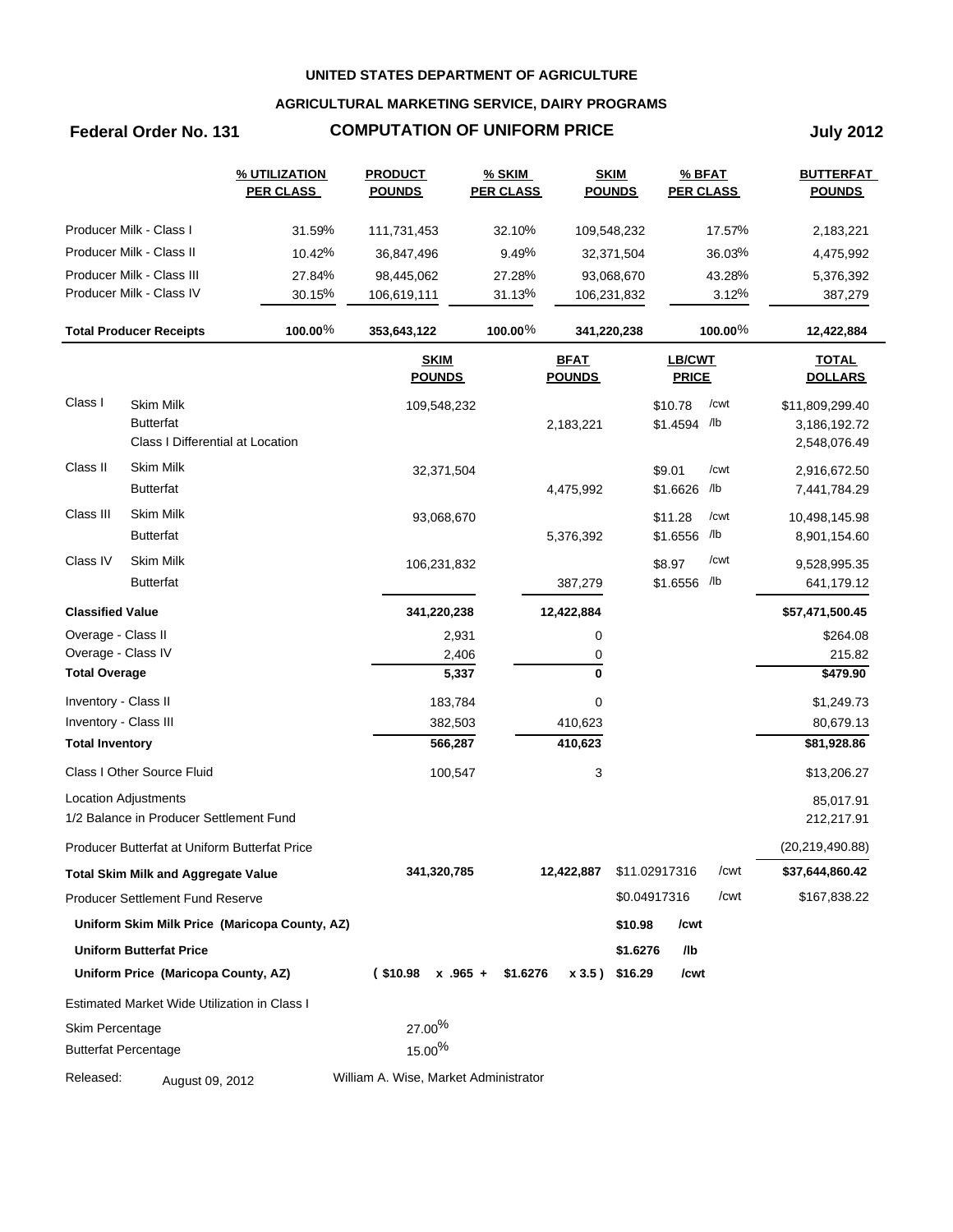### **AGRICULTURAL MARKETING SERVICE, DAIRY PROGRAMS**

## **Federal Order No. 131 COMPUTATION OF UNIFORM PRICE August 2012**

|                         |                                                                          | <b>% UTILIZATION</b><br><b>PER CLASS</b>      | <b>PRODUCT</b><br><b>POUNDS</b>       | $%$ SKIM<br><b>PER CLASS</b> |                              | <b>SKIM</b><br><b>POUNDS</b> | $%$ BFAT<br><b>PER CLASS</b> |         | <b>BUTTERFAT</b><br><b>POUNDS</b>               |
|-------------------------|--------------------------------------------------------------------------|-----------------------------------------------|---------------------------------------|------------------------------|------------------------------|------------------------------|------------------------------|---------|-------------------------------------------------|
|                         | Producer Milk - Class I                                                  | 37.46%                                        | 121,449,833                           | 38.11%                       |                              | 119,176,569                  |                              | 19.80%  | 2,273,264                                       |
|                         | Producer Milk - Class II                                                 | 10.47%                                        | 33,948,364                            | 9.57%                        |                              | 29,923,622                   |                              | 35.04%  | 4,024,742                                       |
|                         | Producer Milk - Class III                                                | 30.39%                                        | 98,521,227                            | 30.08%                       |                              | 94,082,830                   | 38.65%                       |         | 4,438,397                                       |
|                         | Producer Milk - Class IV                                                 | 21.68%                                        | 70,320,328                            | 22.24%                       |                              | 69,572,156                   |                              | 6.51%   | 748,172                                         |
|                         | <b>Total Producer Receipts</b>                                           | 100.00%                                       | 324,239,752                           | 100.00%                      |                              | 312,755,177                  |                              | 100.00% | 11,484,575                                      |
|                         |                                                                          |                                               | <b>SKIM</b><br><b>POUNDS</b>          |                              | <b>BFAT</b><br><b>POUNDS</b> |                              | LB/CWT<br><b>PRICE</b>       |         | <b>TOTAL</b><br><b>DOLLARS</b>                  |
| Class I                 | <b>Skim Milk</b><br><b>Butterfat</b><br>Class I Differential at Location |                                               | 119,176,569                           |                              | 2,273,264                    |                              | \$11.21<br>\$1.6386 /lb      | /cwt    | \$13,359,693.39<br>3,724,970.40<br>2,766,589.54 |
| Class II                | <b>Skim Milk</b>                                                         |                                               | 29,923,622                            |                              |                              |                              | \$9.53                       | /cwt    | 2,851,721.17                                    |
|                         | <b>Butterfat</b>                                                         |                                               |                                       |                              | 4,024,742                    |                              | \$1.8409                     | /lb     | 7,409,147.55                                    |
| Class III               | <b>Skim Milk</b>                                                         |                                               | 94,082,830                            |                              |                              |                              | \$11.72                      | /cwt    | 11,026,507.68                                   |
|                         | <b>Butterfat</b>                                                         |                                               |                                       |                              | 4,438,397                    |                              | \$1.8339                     | /lb     | 8,139,576.26                                    |
| Class IV                | <b>Skim Milk</b>                                                         |                                               | 69,572,156                            |                              |                              |                              | \$9.68                       | /cwt    | 6,734,584.70                                    |
|                         | <b>Butterfat</b>                                                         |                                               |                                       |                              | 748,172                      |                              | \$1.8339 /lb                 |         | 1,372,072.64                                    |
| <b>Classified Value</b> |                                                                          |                                               | 312,755,177                           |                              | 11,484,575                   |                              |                              |         | \$57,384,863.33                                 |
| Inventory - Class II    |                                                                          |                                               | 693                                   |                              | 0                            |                              |                              |         | \$3.88                                          |
| Inventory - Class III   |                                                                          |                                               | 324,526                               |                              | 434,066                      |                              |                              |         | 86,318.43                                       |
| <b>Total Inventory</b>  |                                                                          |                                               | 325,219                               |                              | 434,066                      |                              |                              |         | \$86,322.31                                     |
|                         | Class I Other Source Fluid                                               |                                               | 126,256                               |                              | $\overline{c}$               |                              |                              |         | \$17,123.63                                     |
|                         | Location Adjustments                                                     |                                               |                                       |                              |                              |                              |                              |         | 95,746.13                                       |
|                         | 1/2 Balance in Producer Settlement Fund                                  |                                               |                                       |                              |                              |                              |                              |         | 176,345.66                                      |
|                         | Producer Butterfat at Uniform Butterfat Price                            |                                               |                                       |                              |                              |                              |                              |         | (20,697,504.67)                                 |
|                         | <b>Total Skim Milk and Aggregate Value</b>                               |                                               | 312,881,433                           |                              | 11,484,577                   |                              | \$11.84566819                | /cwt    | \$37,062,896.39                                 |
|                         | <b>Producer Settlement Fund Reserve</b>                                  |                                               |                                       |                              |                              |                              | \$0.04566819                 | /cwt    | \$142,887.29                                    |
|                         |                                                                          | Uniform Skim Milk Price (Maricopa County, AZ) |                                       |                              |                              | \$11.80                      | /cwt                         |         |                                                 |
|                         | <b>Uniform Butterfat Price</b>                                           |                                               |                                       |                              |                              | \$1.8022                     | /lb                          |         |                                                 |
|                         | Uniform Price (Maricopa County, AZ)                                      |                                               | $($11.80 \times .965 +$               | \$1.8022                     |                              | x 3.5) \$17.69               | /cwt                         |         |                                                 |
|                         | Estimated Market Wide Utilization in Class I                             |                                               |                                       |                              |                              |                              |                              |         |                                                 |
| Skim Percentage         |                                                                          |                                               | $32.00\%$                             |                              |                              |                              |                              |         |                                                 |
|                         | <b>Butterfat Percentage</b>                                              |                                               | $18.00\%$                             |                              |                              |                              |                              |         |                                                 |
| Released:               | September 11, 2012                                                       |                                               | William A. Wise, Market Administrator |                              |                              |                              |                              |         |                                                 |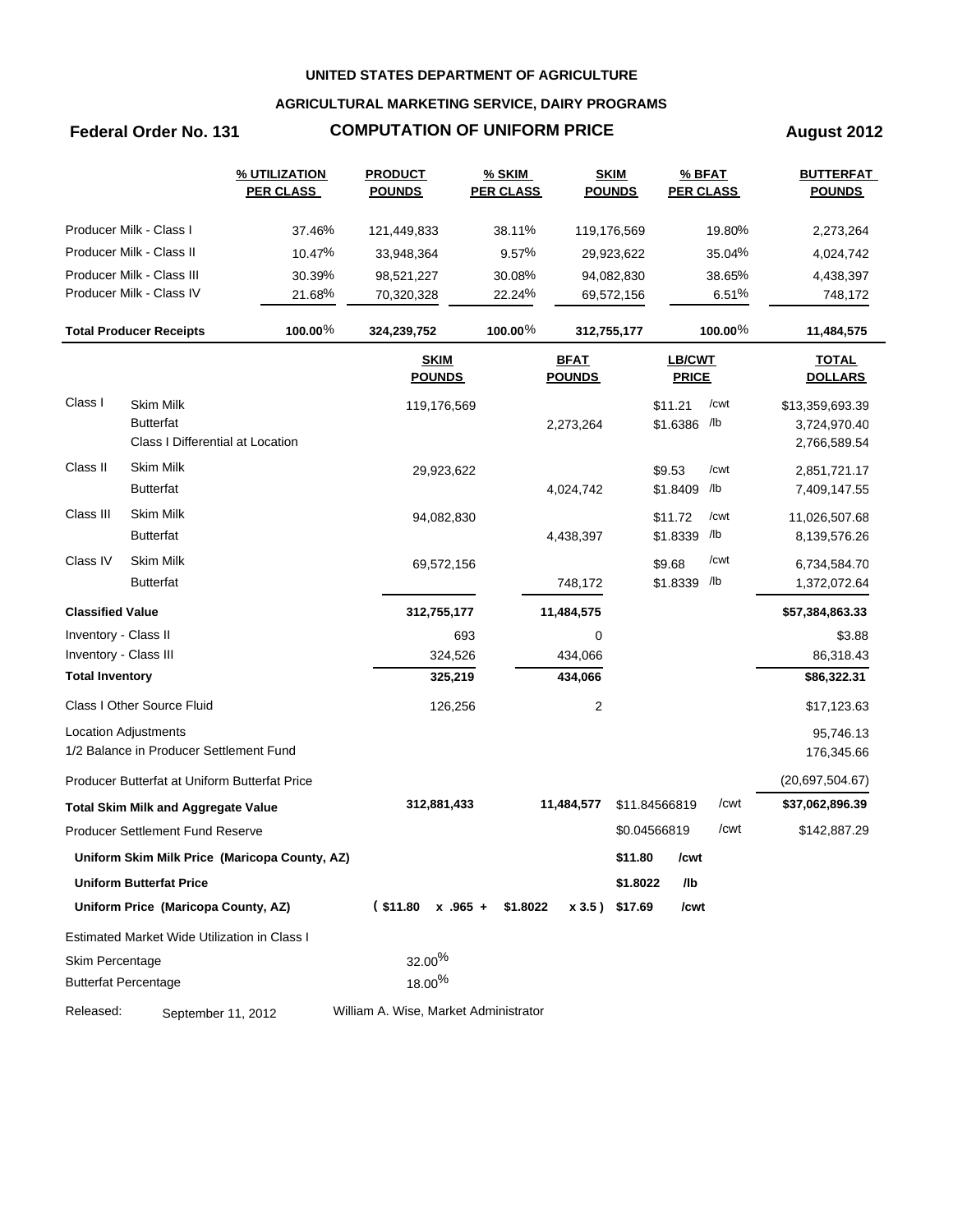### **AGRICULTURAL MARKETING SERVICE, DAIRY PROGRAMS**

## **Federal Order No. 131 COMPUTATION OF UNIFORM PRICE September 2012**

|                         |                                                                          | % UTILIZATION<br><b>PER CLASS</b>             | <b>PRODUCT</b><br><b>POUNDS</b>       | <b>% SKIM</b><br><b>PER CLASS</b> | <b>SKIM</b><br><b>POUNDS</b> |               | <b>PER CLASS</b>              | % BFAT  | <b>BUTTERFAT</b><br><b>POUNDS</b>               |
|-------------------------|--------------------------------------------------------------------------|-----------------------------------------------|---------------------------------------|-----------------------------------|------------------------------|---------------|-------------------------------|---------|-------------------------------------------------|
|                         | Producer Milk - Class I                                                  | 37.17%                                        | 117,009,277                           | 37.82%                            | 114,821,073                  |               |                               | 19.59%  | 2,188,204                                       |
|                         | Producer Milk - Class II                                                 | 10.49%                                        | 33,024,037                            | 9.83%                             |                              | 29,856,573    |                               | 28.35%  | 3,167,464                                       |
|                         | Producer Milk - Class III                                                | 29.98%                                        | 94,359,125                            | 29.42%                            |                              | 89,313,944    |                               | 45.15%  | 5,045,181                                       |
|                         | Producer Milk - Class IV                                                 | 22.36%                                        | 70,397,616                            | 22.93%                            |                              | 69,625,068    |                               | 6.91%   | 772,548                                         |
|                         | <b>Total Producer Receipts</b>                                           | 100.00%                                       | 314,790,055                           | 100.00 $%$                        | 303,616,658                  |               |                               | 100.00% | 11,173,397                                      |
|                         |                                                                          |                                               | <b>SKIM</b><br><b>POUNDS</b>          |                                   | <b>BFAT</b><br><b>POUNDS</b> |               | <b>LB/CWT</b><br><b>PRICE</b> |         | <b>TOTAL</b><br><b>DOLLARS</b>                  |
| Class I                 | <b>Skim Milk</b><br><b>Butterfat</b><br>Class I Differential at Location |                                               | 114,821,073                           |                                   | 2,188,204                    |               | \$11.57<br>\$1.8361 /lb       | /cwt    | \$13,284,798.14<br>4,017,761.37<br>2,657,390.99 |
| Class II                | <b>Skim Milk</b><br><b>Butterfat</b>                                     |                                               | 29,856,573                            |                                   | 3,167,464                    |               | \$10.36<br>\$2.0117 /lb       | /cwt    | 3,093,140.96<br>6,371,987.33                    |
| Class III               | Skim Milk<br><b>Butterfat</b>                                            |                                               | 89,313,944                            |                                   | 5,045,181                    |               | \$12.42<br>\$2.0047 /lb       | /cwt    | 11,092,791.84<br>10,114,074.36                  |
| Class IV                | Skim Milk<br><b>Butterfat</b>                                            |                                               | 69,625,068                            |                                   | 772,548                      |               | \$10.77<br>\$2.0047 /lb       | /cwt    | 7,498,619.82<br>1,548,726.98                    |
| <b>Classified Value</b> |                                                                          |                                               | 303,616,658                           |                                   | 11,173,397                   |               |                               |         | \$59,679,291.79                                 |
|                         | Inventory - Class III                                                    |                                               |                                       | 0                                 | 469,392                      |               |                               |         | \$80,172.15                                     |
| <b>Total Inventory</b>  |                                                                          |                                               |                                       | 0                                 | 469,392                      |               |                               |         | \$80,172.15                                     |
|                         | Class I Other Source Fluid                                               |                                               | 110,062                               |                                   | 3                            |               |                               |         | \$15,326.22                                     |
|                         | <b>Location Adjustments</b><br>1/2 Balance in Producer Settlement Fund   |                                               |                                       |                                   |                              |               |                               |         | 101,835.67<br>166,079.43                        |
|                         | Producer Butterfat at Uniform Butterfat Price                            |                                               |                                       |                                   |                              |               |                               |         | (22, 102, 102.54)                               |
|                         | <b>Total Skim Milk and Aggregate Value</b>                               |                                               | 303,726,720                           |                                   | 11,173,400                   | \$12.49169079 |                               | /cwt    | \$37,940,602.72                                 |
|                         | <b>Producer Settlement Fund Reserve</b>                                  |                                               |                                       |                                   |                              | \$0.04169079  |                               | /cwt    | \$126,626.07                                    |
|                         |                                                                          | Uniform Skim Milk Price (Maricopa County, AZ) |                                       |                                   |                              | \$12.45       | /cwt                          |         |                                                 |
|                         | <b>Uniform Butterfat Price</b>                                           |                                               |                                       |                                   |                              | \$1.9781      | /lb                           |         |                                                 |
|                         | Uniform Price (Maricopa County, AZ)                                      |                                               | $($12.45 \times .965 + $1.9781$       |                                   | x 3.5) \$18.94               |               | /cwt                          |         |                                                 |
|                         | Estimated Market Wide Utilization in Class I                             |                                               |                                       |                                   |                              |               |                               |         |                                                 |
| Skim Percentage         | <b>Butterfat Percentage</b>                                              |                                               | 38.00%<br>20.00%                      |                                   |                              |               |                               |         |                                                 |
| Released:               | October 10, 2012                                                         |                                               | William A. Wise, Market Administrator |                                   |                              |               |                               |         |                                                 |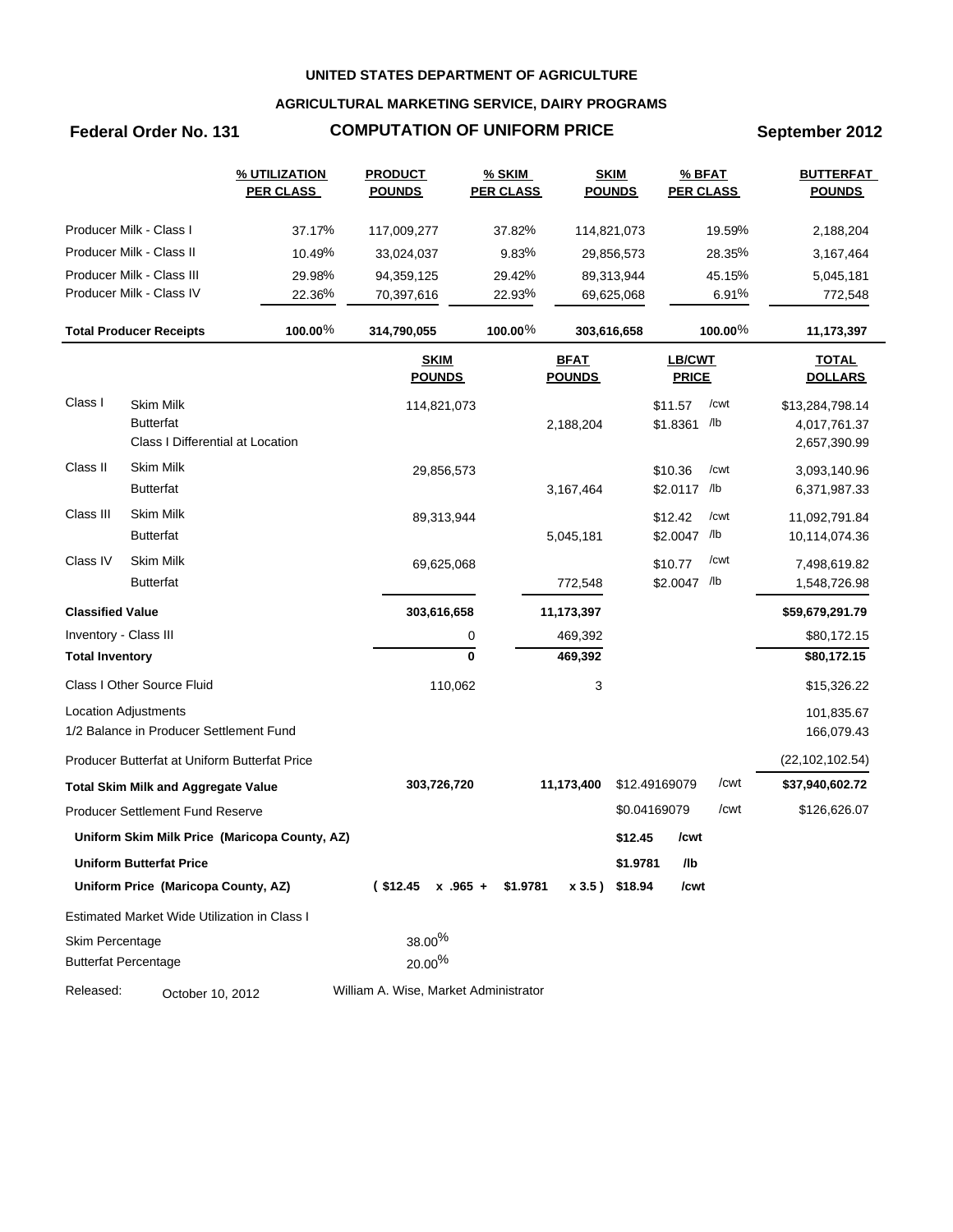**AGRICULTURAL MARKETING SERVICE, DAIRY PROGRAMS**

# **Federal Order No. 131 COMPUTATION OF UNIFORM PRICE October 2012**

|                         |                                                                          | % UTILIZATION<br><b>PER CLASS</b>             | <b>PRODUCT</b><br><b>POUNDS</b>       | % SKIM<br><b>PER CLASS</b> | <b>SKIM</b><br><b>POUNDS</b> | % BFAT<br><b>PER CLASS</b>                              | <b>BUTTERFAT</b><br><b>POUNDS</b>               |
|-------------------------|--------------------------------------------------------------------------|-----------------------------------------------|---------------------------------------|----------------------------|------------------------------|---------------------------------------------------------|-------------------------------------------------|
|                         | Producer Milk - Class I                                                  | 35.90 %                                       | 123,077,903                           | 36.52 %                    | 120,718,661                  | 19.13 %                                                 | 2,359,242                                       |
|                         | Producer Milk - Class II                                                 | 10.31 %                                       | 35,341,886                            | 9.47 %                     | 31,300,852                   | 32.75 %                                                 | 4,041,034                                       |
|                         | Producer Milk - Class III                                                | 25.67 %                                       | 88,027,778                            | 25.00 %                    | 82,628,383                   | 43.76 %                                                 | 5,399,395                                       |
|                         | Producer Milk - Class IV                                                 | 28.12 %                                       | 96,433,978                            | 29.01 %                    | 95,895,883                   | 4.36 %                                                  | 538,095                                         |
|                         | <b>Total Producer Receipts</b>                                           | 100.00 %                                      | 342,881,545                           | 100.00 %                   | 330,543,779                  | 100.00 %                                                | 12,337,766                                      |
|                         |                                                                          |                                               | <b>SKIM</b><br><b>POUNDS</b>          |                            | <b>BFAT</b><br><b>POUNDS</b> | <b>LB/CWT</b><br><b>PRICE</b>                           | <b>TOTAL</b><br><b>DOLLARS</b>                  |
| Class I                 | <b>Skim Milk</b><br><b>Butterfat</b><br>Class I Differential at Location |                                               | 120,718,661                           |                            | 2,359,242                    | \$12.31 / cwt<br>\$2.0008/lb                            | \$14,860,467.17<br>4,720,371.40<br>2,801,843.05 |
| Class II                | Skim Milk<br><b>Butterfat</b>                                            |                                               | 31,300,852                            |                            | 4,041,034                    | \$11.42 / cwt<br>\$2.1206/lb                            | 3,574,557.29<br>8,569,416.71                    |
| Class III               | Skim Milk<br><b>Butterfat</b>                                            |                                               | 82,628,383                            |                            | 5,399,395                    | \$14.12 / cwt<br>\$2.1136/lb                            | 11,667,127.67<br>11,412,161.28                  |
| Class IV                | Skim Milk<br><b>Butterfat</b>                                            |                                               | 95,895,883                            |                            | 538,095                      | $$11.55$ / cwt<br>\$2.1136/lb                           | 11,075,974.49<br>1,137,317.58                   |
| <b>Classified Value</b> |                                                                          |                                               | 330,543,779                           |                            | 12,337,766                   |                                                         | \$69,819,236.64                                 |
| Inventory - Class II    |                                                                          |                                               | 416,683                               |                            | 0                            |                                                         | \$2,708.44                                      |
|                         | Inventory - Class III                                                    |                                               | 1,016,319                             |                            | 273,115                      |                                                         | 63,788.90                                       |
| <b>Total Inventory</b>  |                                                                          |                                               | 1,433,002                             |                            | 273,115                      |                                                         | \$66,497.34                                     |
|                         | Class I Other Source Fluid                                               |                                               | 181,156                               |                            | 3                            |                                                         | \$26,563.54                                     |
|                         | <b>Location Adjustments</b><br>1/2 Balance in Producer Settlement Fund   |                                               |                                       |                            |                              |                                                         | 99,581.89<br>167,501.11                         |
|                         |                                                                          | Producer Butterfat at Uniform Butterfat Price |                                       |                            |                              |                                                         | (25,893,275.80)                                 |
|                         | <b>Total Skim Milk and Aggregate Value</b>                               |                                               | 330,724,935                           |                            | 12,337,769                   | \$13.39061559 / cwt                                     | \$44,286,104.72                                 |
|                         | <b>Producer Settlement Fund Reserve</b>                                  |                                               |                                       |                            |                              | \$0.04061559<br>/cwt                                    | \$134,325.88                                    |
|                         |                                                                          | Uniform Skim Milk Price (Maricopa County, AZ) |                                       |                            |                              | $$13.35$ / cwt                                          |                                                 |
|                         | <b>Uniform Butterfat Price</b>                                           |                                               |                                       |                            |                              | \$2.0987 /lb                                            |                                                 |
|                         | Uniform Price (Maricopa County, AZ)                                      |                                               |                                       |                            |                              | $($13.35 \times .965 + $2.0987 \times 3.5) $20.23$ /cwt |                                                 |
|                         |                                                                          | Estimated Market Wide Utilization in Class I  |                                       |                            |                              |                                                         |                                                 |
| Skim Percentage         | <b>Butterfat Percentage</b>                                              |                                               | 38.00 %<br>20.00 %                    |                            |                              |                                                         |                                                 |
| Released:               | November 08, 2012                                                        |                                               | William A. Wise, Market Administrator |                            |                              |                                                         |                                                 |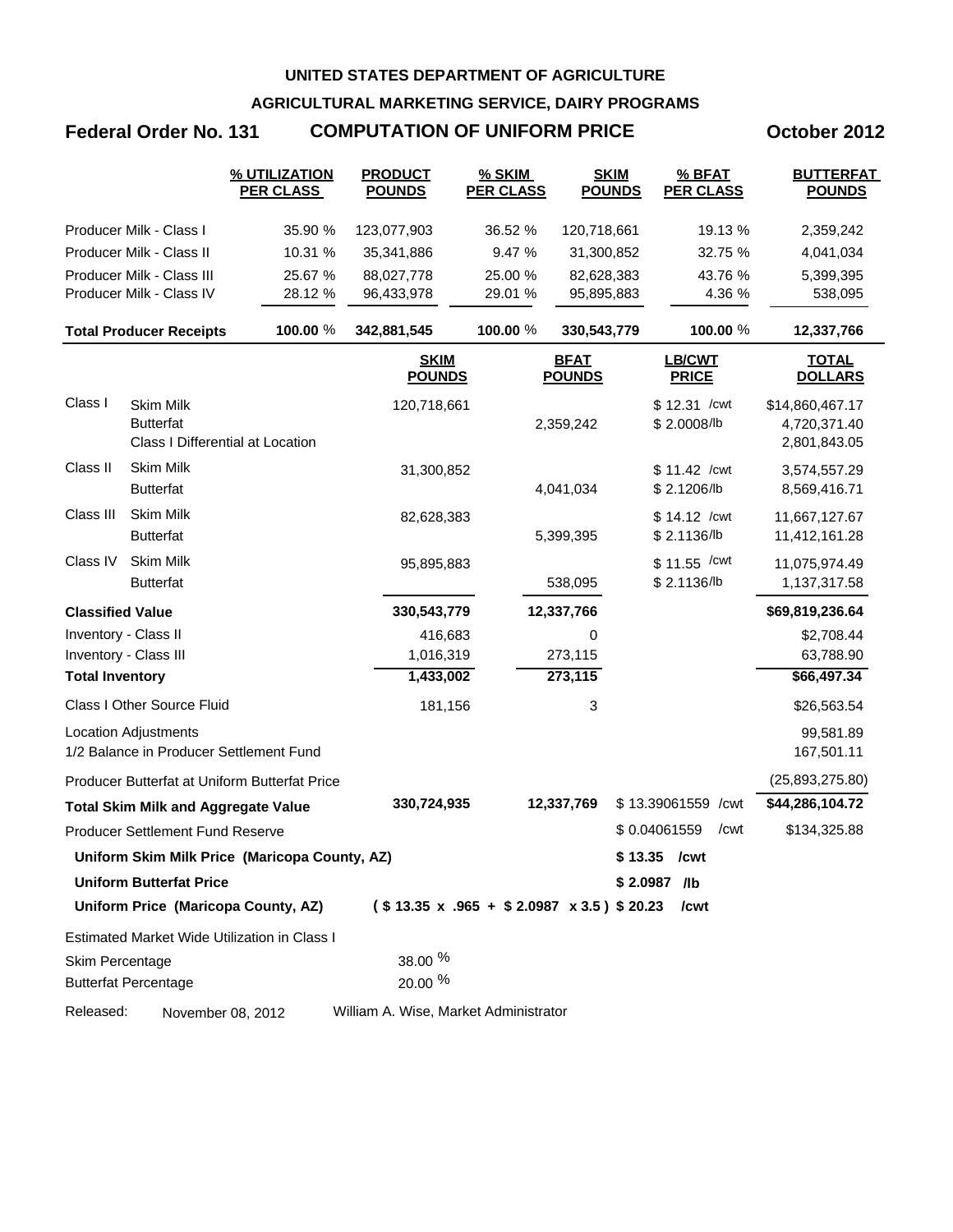### **AGRICULTURAL MARKETING SERVICE, DAIRY PROGRAMS**

### **Federal Order No. 131 COMPUTATION OF UNIFORM PRICE November 2012**

|                         |                                                                   | % UTILIZATION<br><b>PER CLASS</b>             | <b>PRODUCT</b><br><b>POUNDS</b>       | % SKIM<br><b>PER CLASS</b> |                              | <b>SKIM</b><br><b>POUNDS</b> | <b>PER CLASS</b>       | $%$ BFAT    | <b>BUTTERFAT</b><br><b>POUNDS</b>               |
|-------------------------|-------------------------------------------------------------------|-----------------------------------------------|---------------------------------------|----------------------------|------------------------------|------------------------------|------------------------|-------------|-------------------------------------------------|
|                         | Producer Milk - Class I                                           | 34.21 %                                       | 119,834,575                           | 34.82 %                    | 117,540,955                  |                              |                        | 18.00 %     | 2,293,620                                       |
|                         | Producer Milk - Class II                                          | 8.96 %                                        | 31,395,760                            | 8.20%                      | 27,675,545                   |                              |                        | 29.18%      | 3,720,215                                       |
|                         | Producer Milk - Class III                                         | 24.98 %                                       | 87,498,221                            | 24.29 %                    | 81,979,605                   |                              |                        | 43.29 %     | 5,518,616                                       |
|                         | Producer Milk - Class IV                                          | 31.85 %                                       | 111,538,871                           | 32.69 %                    | 110,323,870                  |                              |                        | 9.53 %      | 1,215,001                                       |
|                         | <b>Total Producer Receipts</b>                                    | 100.00 $%$                                    | 350,267,427                           | 100.00 %                   | 337,519,975                  |                              |                        | 100.00 %    | 12,747,452                                      |
|                         |                                                                   |                                               | <b>SKIM</b><br><b>POUNDS</b>          |                            | <b>BFAT</b><br><b>POUNDS</b> |                              | LB/CWT<br><b>PRICE</b> |             | <b>TOTAL</b><br><b>DOLLARS</b>                  |
| Class I                 | Skim Milk<br><b>Butterfat</b><br>Class I Differential at Location |                                               | 117,540,955                           |                            | 2,293,620                    |                              | \$13.77<br>\$2.1171    | /cwt<br>/lb | \$16,185,389.51<br>4,855,822.90<br>2,737,515.10 |
| Class II                | Skim Milk<br><b>Butterfat</b>                                     |                                               | 27,675,545                            |                            | 3,720,215                    |                              | \$12.13<br>\$2.0288    | /cwt<br>/lb | 3,357,043.61<br>7,547,572.19                    |
| Class III               | <b>Skim Milk</b><br><b>Butterfat</b>                              |                                               | 81,979,605                            |                            | 5,518,616                    |                              | \$14.25<br>\$2.0218    | /cwt<br>/lb | 11,682,093.71<br>11, 157, 537.83                |
| Class IV                | <b>Skim Milk</b><br><b>Butterfat</b>                              |                                               | 110,323,870                           |                            | 1,215,001                    |                              | \$12.00<br>\$2.0218    | /cwt<br>/lb | 13,238,864.40<br>2,456,489.02                   |
| <b>Classified Value</b> |                                                                   |                                               | 337,519,975                           |                            | 12,747,452                   |                              |                        |             | \$73,218,328.27                                 |
| Overage - Class IV      |                                                                   |                                               | 0                                     |                            | 587                          |                              |                        |             | \$1,186.80                                      |
| <b>Total Overage</b>    |                                                                   |                                               | $\mathbf{0}$                          |                            | 587                          |                              |                        |             | \$1,186.80                                      |
| Inventory - Class II    |                                                                   |                                               | 271,946                               |                            | 1,741                        |                              |                        |             | \$1,429.65                                      |
| <b>Total Inventory</b>  |                                                                   |                                               | 271,946                               |                            | 1,741                        |                              |                        |             | \$1,429.65                                      |
|                         | Class I Other Source Fluid                                        |                                               | 159,516                               |                            | 4                            |                              |                        |             | \$25,722.55                                     |
|                         | <b>Location Adjustments</b>                                       |                                               |                                       |                            |                              |                              |                        |             | 84,200.53                                       |
|                         | 1/2 Balance in Producer Settlement Fund                           |                                               |                                       |                            |                              |                              |                        |             | 153,493.03                                      |
|                         | Producer Butterfat at Uniform Butterfat Price                     |                                               |                                       |                            |                              |                              |                        |             | (26,069,822.27)                                 |
|                         | <b>Total Skim Milk and Aggregate Value</b>                        |                                               | 337,679,491                           |                            | 12,747,456                   | \$14.04128466                |                        | /cwt        | \$47,414,538.56                                 |
|                         | <b>Producer Settlement Fund Reserve</b>                           |                                               |                                       |                            |                              | \$0.04128466                 |                        | /cwt        | \$139,409.83                                    |
|                         |                                                                   | Uniform Skim Milk Price (Maricopa County, AZ) |                                       |                            |                              | \$14.00                      | /cwt                   |             |                                                 |
|                         | <b>Uniform Butterfat Price</b>                                    |                                               |                                       |                            |                              | \$2.0451                     | /lb                    |             |                                                 |
|                         | Uniform Price (Maricopa County, AZ)                               |                                               | $($14.00 \times .965 + $2.0451)$      |                            |                              | $x 3.5$ ) \$20.67            | /cwt                   |             |                                                 |
|                         | Estimated Market Wide Utilization in Class I                      |                                               |                                       |                            |                              |                              |                        |             |                                                 |
| Skim Percentage         |                                                                   |                                               | $37.00\frac{96}{6}$                   |                            |                              |                              |                        |             |                                                 |
|                         | <b>Butterfat Percentage</b>                                       |                                               | 19.00 %                               |                            |                              |                              |                        |             |                                                 |
| Released:               | December 11, 2012                                                 |                                               | William A. Wise, Market Administrator |                            |                              |                              |                        |             |                                                 |